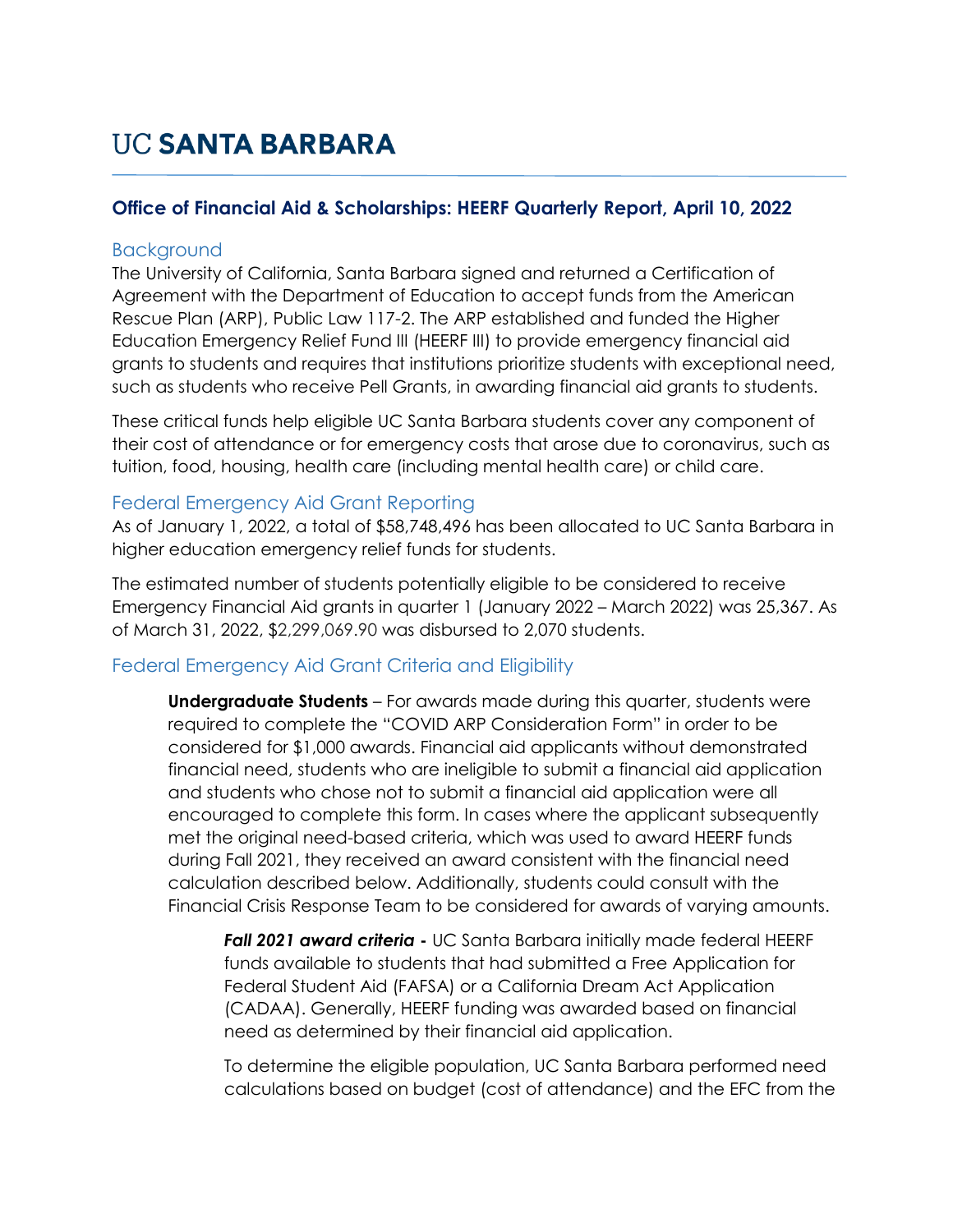aid application. Students were then placed into groups based on this need calculation. These groups included students with Pell-eligible EFCs, students with grant-eligible EFCs, and the students who had calculated need but would otherwise not be grant-eligible. Award amounts varied depending on which group a student fell into. Additionally, OFAS targeted specific populations that historically have shown exceptional needs. These included student parents, formerly incarcerated students, former foster youth, unaccompanied homeless youth and students with an approved dependency override appeal. Qualifying students in these groups received an additional amount of funding.

**Graduate Students –** Broad-based awards were made this quarter to students with demonstrated financial need, which was based on their financial aid application or affidavit. Limited awards were also made to students who submitted a supplemental application through the Graduate Division.

In all cases, financial aid grants were based on emergency costs that arose due to coronavirus or eligible expenses under the student's cost of attendance, such as food, housing, technology, health care, and childcare.

#### Email to Students:

# **UC SANTA BARBARA**

#### **Dear UCSB Student.**

We're happy to inform you that you have been awarded the COVID ARP Grant, which was made available through the American Rescue Plan (ARP) based on your appeal for funding due to financial hardship related to the COVID-19 pandemic.

Your ARP Grant will be disbursed to BARC tonight. Awards will be refunded in full, and can be used to pay for any educational expenses in your Cost of Attendance, including paying down any amounts that might still be owed on your BARC account.